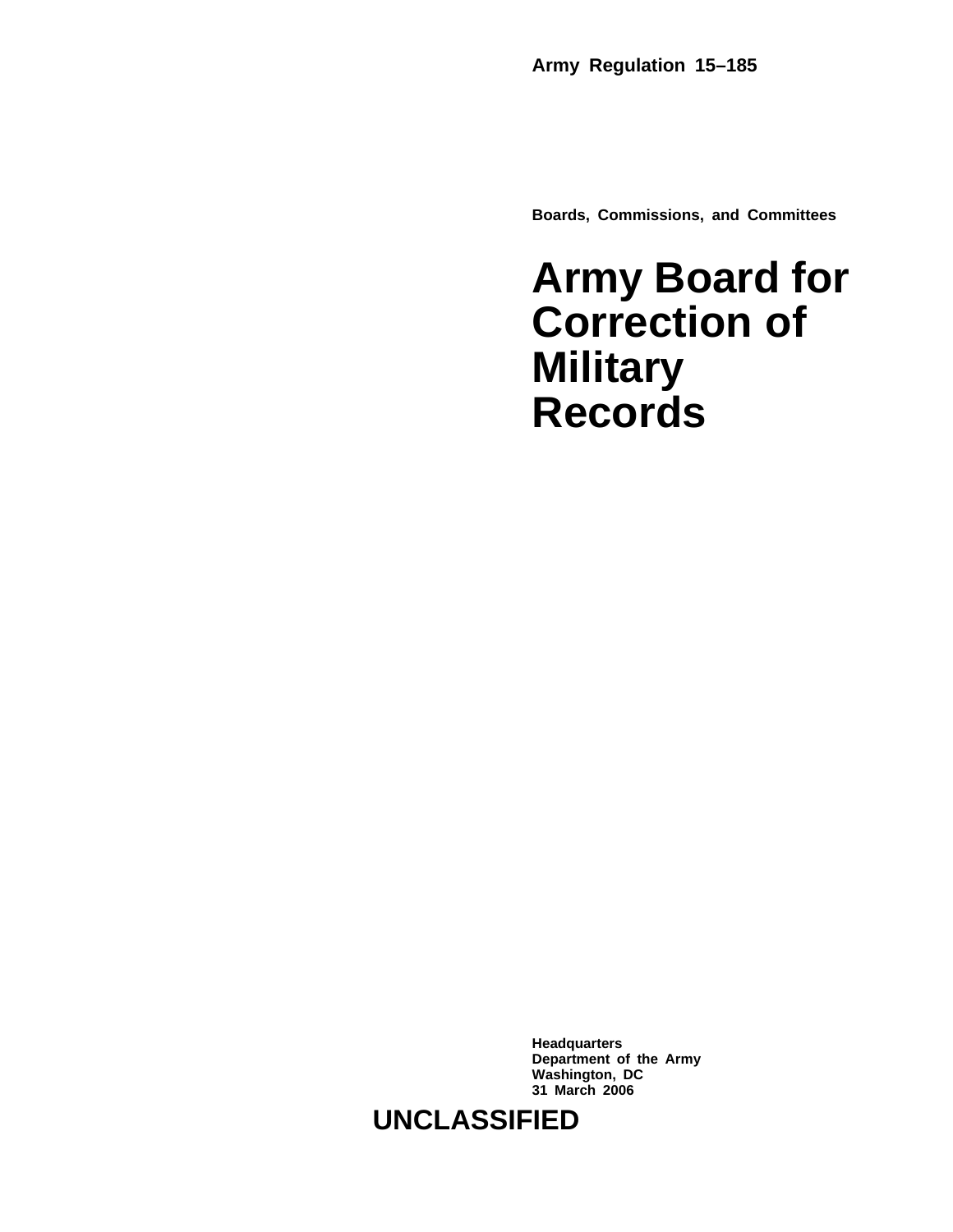# *SUMMARY of CHANGE*

AR 15–185 Army Board for Correction of Military Records

This rapid action revision dated 31 March 2006--

- o Updates policies and procedures in the reconsideration of Army Board for Correction of Military Records decision in order to comply with the United States District Court for the District of Columbia decision (Lipsman v. Secretary of the Army--Civil Action No. 02-0251, 2004 U.S. Dist. Lexis 17866) (para 2-15).
- o Updates appendix A.

This revision--

- o Updates information on the policy and procedures for the operation of the Army Board for Correction of Military Records.
- o Implements Department of Defense (DOD) Instruction 1336.6, Correction of Military Records (para 2-2a).
- o Implements that portion of section 1034 of title 10 of the U.S. Code and that portion of DOD Directive 7050.6, Military Whistleblower Protection, that pertain to actions by the Army Board for Correction of Military Records (para  $2 - 2b$ ).
- o Prescribes DD Form 149 (Application for Correction of Military Record Under the Provisions of title 10, U.S. Code, section 1552) (para 2-3b).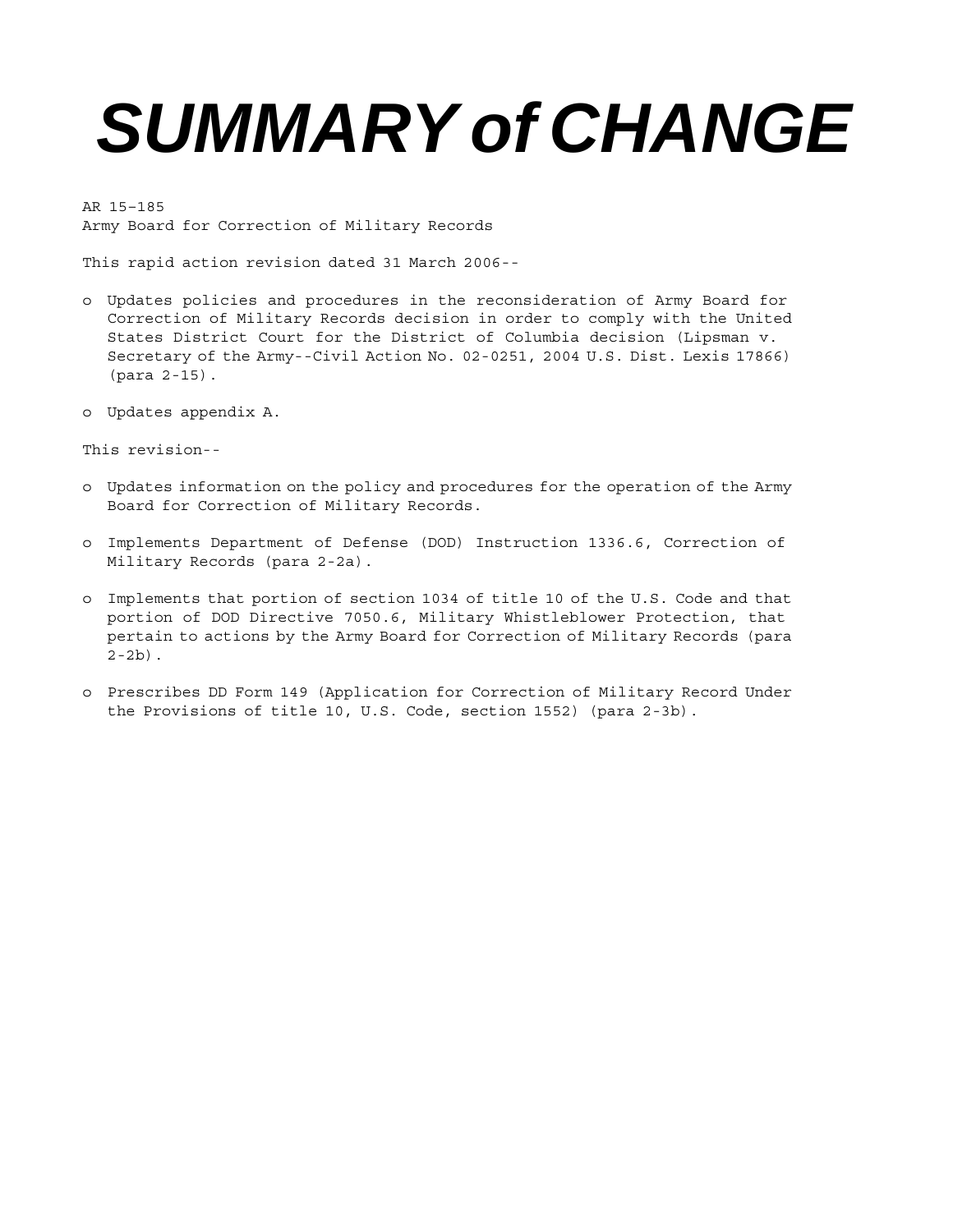**Headquarters Department of the Army Washington, DC 31 March 2006**

**Effective 1 May 2006**

#### **Boards, Commissions, and Committees**

#### **Army Board for Correction of Military Records**

By Order of the Secretary of the Army:

PETER J. SCHOOMAKER General, United States Army **Chief of Staff** 

Official:

JOYCE E. MORROW

Administrative Assistant to the Secretary of the Army

**History.** This publication is a rapid action revision. The portions affected by this rapid action revision are listed in the summary of change.

**Summary.** This regulation provides Department of the Army policy, criteria, and administrative instructions regarding an applicant's request for the correction of a military record.

**Applicability.** This regulation applies to the Active Army, the Army National Guard/Army National Guard of the United States, and the U.S. Army Reserve unless otherwise stated. Also, it applies to former soldiers of these organizations and their

heirs or legal representatives and other individuals, military or civilian, who are affected by a military record. Further, it applies to the Defense Finance and Accounting Service in settling claims as a result of correction of an Army military record. This regulation remains in full effect during mobilization.

**Proponent and exception authority.** The proponent of this regulation is the Assistant Secretary of the Army (Manpower and Reserve Affairs). The proponent has the authority to approve exceptions or waivers to this regulation that are consistent with controlling law and regulations. The proponent may delegate this approval authority, in writing, to a division chief within the proponent agency or its direct reporting unit or field operating agency, in the grade of colonel or the civilian equivalent. Activities may request a waiver to this regulation by providing justification that includes a full analysis of the expected benefits and must include formal review by the activity's senior legal officer. All waiver requests will be endorsed by the commander or senior leader of the requesting activity and forwarded through their higher headquarters to the policy proponent. Refer to AR 25–30 for specific guidance.

**Army management control process.**

This regulation contains management control provisions in accordance with AR 11–2, but does not identify key management controls that must be evaluated.

**Supplementation.** Supplementation of this regulation and establishment of command and local forms are prohibited without prior approval from HQDA, Assistant Secretary of the Army (Manpower and Reserve Affairs) (SAMR-ZA), Army Pentagon, Washington, DC 20310–0111.

**Suggested improvements.** Users are invited to send comments and suggested improvements on DA Form 2028 (Recommended Changes to Publications and Blank Forms) directly to the Department of the Army Review Boards Agency, ATTN: SAMR-ARBA, 1941 Jefferson Davis Highway, Arlington, VA 22202–4508.

**Distribution.** This publication is available in electronic media only and is intended for command levels C, D, and E for the Active Army, Army National Guard/Army National Guard of the United States, and the U.S. Army Reserve.

**Contents** (Listed by paragraph and page number)

**Chapter 1 Introduction,** *page 1*

*Section I General, page 1* Purpose • 1–1, *page 1* References • 1–2, *page 1* Explanation of abbreviations and terms • 1–3, *page 1* Statutory authority • 1–4, *page 1*

*Section II Responsibilities, page 1*

<sup>\*</sup>This regulation supersedes AR 15–185, dated 29 February 2000.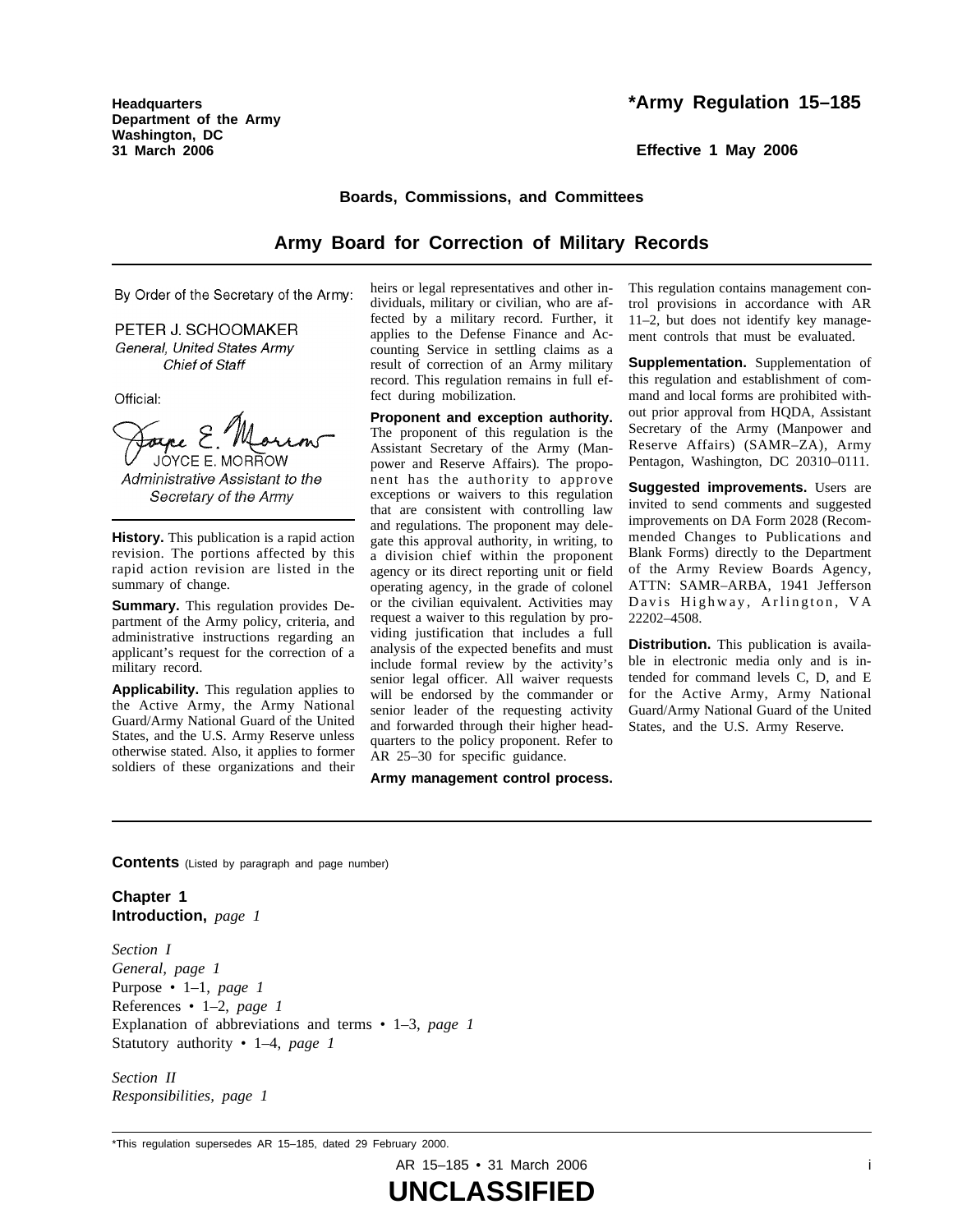#### **Contents—Continued**

The Secretary of the Army • 1–5, *page 1* The Director, Army Board for Correction of Military Records • 1–6, *page 1* The chair of an Army Board for Correction of Military Records panel • 1–7, *page 1* The Army Board for Correction of Military Records members • 1–8, *page 1* The Director, Army Records Holding Agency • 1–9, *page 1* The commanders of Army Staff agencies and commands • 1–10, *page 2* The Director, Defense Finance and Accounting Service • 1–11, *page 2*

**Chapter 2 General,** *page 2*

*Section I Army Board for Correction of Military Records Establishment and Functions, page 2* Army Board for Correction of Military Records establishment • 2–1, *page 2* Army Board for Correction of Military Records functions • 2–2, *page 2*

*Section II*

*Application Procedures, page 2* Who may apply • 2–3, *page 2* Time limits • 2–4, *page 2* Administrative remedies • 2–5, *page 3* Stay of other proceedings • 2–6, *page 3* Counsel • 2–7, *page 3*

*Section III Actions by the Army Board for Correction of Military Records Director and Staff, page 3* Criteria • 2–8, *page 3* Burden of proof • 2–9, *page 3* Army Board for Correction of Military Records consideration • 2–10, *page 3*

*Section IV*

*Hearings and Disposition of Applications, page 3* Army Board for Correction of Military Records hearings • 2–11, *page 3* Army Board for Correction of Military Records decisions • 2–12, *page 3* Army Board for Correction of Military Records final action • 2–13, *page 3* Decision of the Secretary of the Army • 2–14, *page 4* Reconsideration of Army Board for Correction of Military Records decision • 2–15, *page 4*

#### **Chapter 3**

**Claims/Expenses,** *page 4* Authority • 3–1, *page 4* Settlement of claims • 3–2, *page 4* Payment of expenses • 3–3, *page 4*

#### **Chapter 4**

**Miscellaneous Provisions,** *page 5* Special standards • 4–1, *page 5* Public access to decisions • 4–2, *page 5*

**Appendix A.** References, *page 6*

**Glossary**

**Index**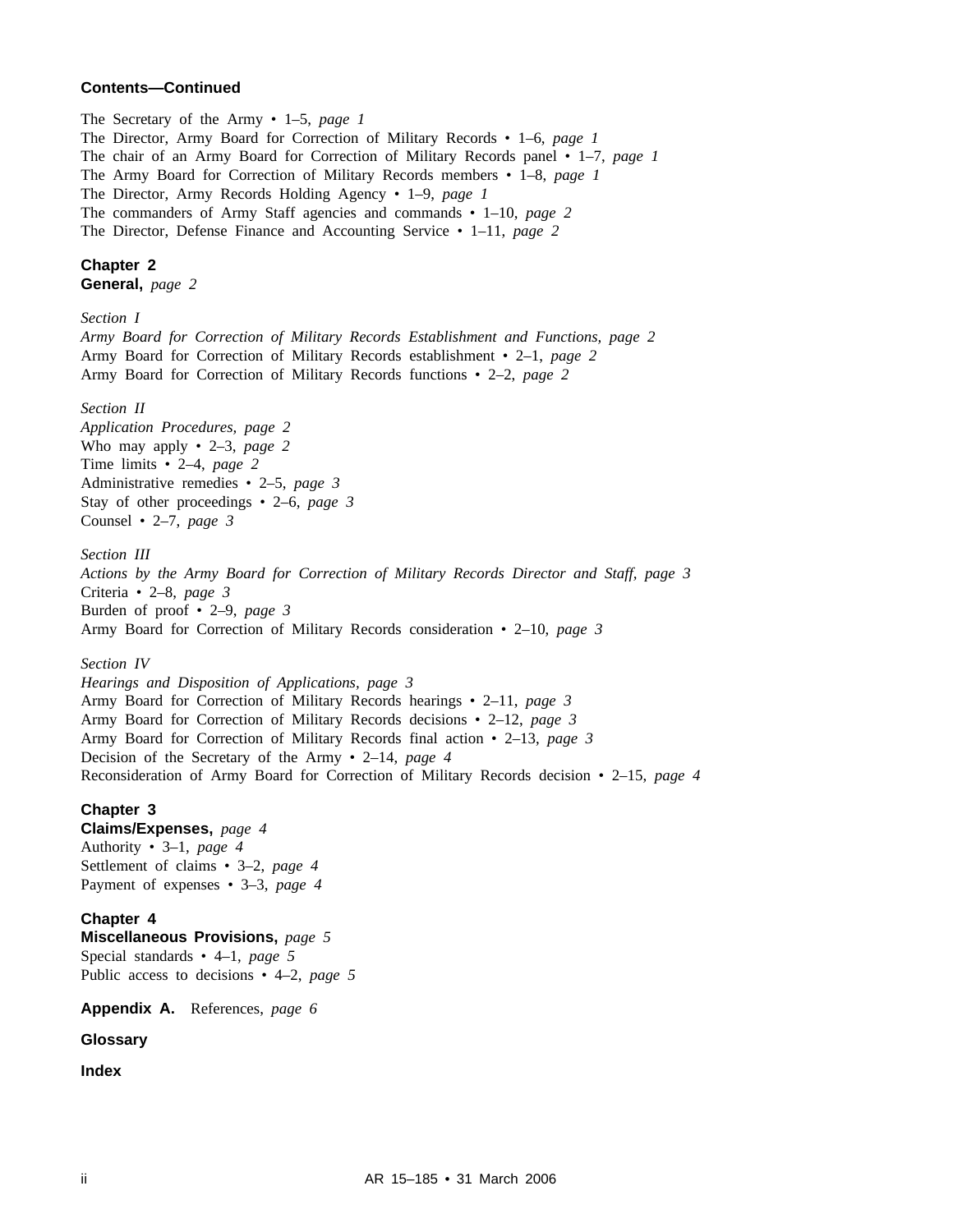#### **Chapter 1 Introduction**

#### **Section I General**

#### **1–1. Purpose**

This regulation prescribes the policies and procedures for correction of military records by the Secretary of the Army, acting through the Army Board for Correction of Military Records (ABCMR).

#### **1–2. References**

Required and related publications and prescribed and referenced forms are listed in appendix A.

#### **1–3. Explanation of abbreviations and terms**

Abbreviations and special terms used in this regulation are explained in the glossary.

#### **1–4. Statutory authority**

Section 1552, Title 10, United States Code (10 USC 1552) is the statutory authority for this regulation.

### **Section II**

#### **Responsibilities**

#### **1–5. The Secretary of the Army**

The Secretary of the Army will oversee the operations of the ABCMR. The Secretary will take final action on applications, as appropriate.

#### **1–6. The Director, Army Board for Correction of Military Records**

The Director, ABCMR will manage the ABCMR day–to–day operations.

#### **1–7. The chair of an Army Board for Correction of Military Records panel**

The chair of a given ABCMR panel will—

- *a.* Preside over the panel.
- *b.* Conduct a hearing.
- *c.* Maintain order.
- *d.* Ensure the applicant receives a full and fair opportunity to be heard.
- *e.* Certify the written record of proceedings in pro forma and formal hearings as being true and correct.

#### **1–8. The Army Board for Correction of Military Records members**

The ABCMR members will—

*a.* Review all applications that are properly before them to determine the existence of error or injustice.

*b.* Direct or recommend changes in military records to correct the error or injustice, if persuaded that material error or injustice exists and that sufficient evidence exists on the record.

*c.* Recommend a hearing when appropriate in the interest of justice.

*d.* Deny applications when the alleged error or injustice is not adequately supported by the evidence and when a hearing is not deemed proper.

*e.* Deny applications when the application is not filed within prescribed time limits and when it is not in the interest of justice to excuse the failure to file in a timely manner.

#### **1–9. The Director, Army Records Holding Agency**

The director of an Army records holding agency will—

*a.* Take appropriate action on routine issues that may be administratively corrected under authority inherent in the custodian of the records and that do not require ABCMR action.

*b.* Furnish all requested Army military records to the ABCMR.

*c.* Request additional information from the applicant, if needed, to assist the ABCMR in conducting a full and fair review of the matter.

*d.* Take corrective action directed by the ABCMR or the Secretary of the Army.

*e.* Inform the Defense Finance and Accounting Service (DFAS), when appropriate; the applicant; the applicant's counsel, if any; and the interested Members of Congress, if any, after a correction is complete.

*f.* Return original records of the soldier or former soldier obtained from the Department of Veterans Affairs.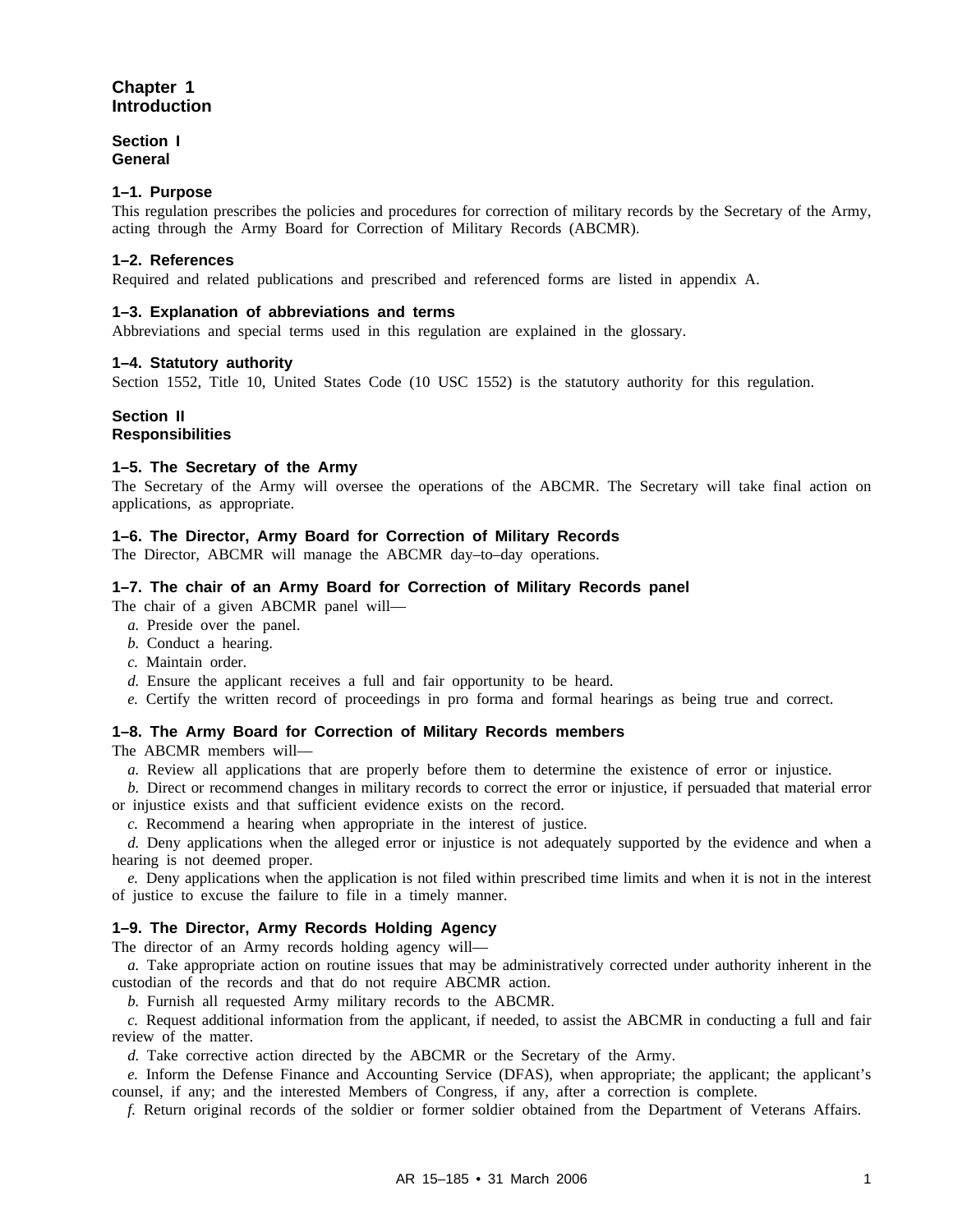#### **1–10. The commanders of Army Staff agencies and commands**

The commanders of Army Staff agencies and commands will—

*a.* Furnish advisory opinions on matters within their areas of expertise upon request of the ABCMR and in a timely manner.

- *b.* Obtain additional information or documentation as needed before providing the opinions to the ABCMR.
- *c.* Provide records, investigations, information, and documentation upon request of the ABCMR.
- *d.* Provide additional assistance upon request of the ABCMR.
- *e.* Take corrective action directed by the ABCMR or the Secretary of the Army.

#### **1–11. The Director, Defense Finance and Accounting Service**

At the request of the ABCMR staff, the Director, DFAS, will—

- *a.* Furnish advisory opinions on matters within the DFAS area of expertise upon request.
- *b.* Obtain additional information or documentation as needed before providing the opinions.
- *c.* Provide financial records upon request.
- *d.* Settle claims that are based on ABCMR final actions, on behalf of the Army.

*e.* Report quarterly to the ABCMR Director on the monies expended as a result of ABCMR action and the names of the payees.

#### **Chapter 2 General**

#### **Section I Army Board for Correction of Military Records Establishment and Functions**

#### **2–1. Army Board for Correction of Military Records establishment**

The ABCMR operates pursuant to law (10 USC 1552) within the Office of the Secretary of the Army. The ABCMR consists of civilians regularly employed in the executive part of the Department of the Army (DA) who are appointed by the Secretary of the Army and serve on the ABCMR as an additional duty. Three members constitute a quorum.

#### **2–2. Army Board for Correction of Military Records functions**

*a.* The ABCMR considers individual applications that are properly brought before it. In appropriate cases, it directs or recommends correction of military records to remove an error or injustice.

*b.* When an applicant has suffered reprisal under 10 USC 1034 and DODD 7050.6, the ABCMR may recommend to the Secretary of the Army that disciplinary or administrative action be taken against any Army official who committed an act of reprisal against the applicant.

*c.* The ABCMR will decide cases on the evidence of record. It is not an investigative body. The ABCMR may, in its discretion, hold a hearing (sometimes referred to as an evidentiary hearing or an administrative hearing in 10 USC 1034 and DODD 7050.6) or request additional evidence or opinions.

#### **Section II Application Procedures**

#### **2–3. Who may apply**

*a.* The ABCMR's jurisdiction under 10 USC 1552 extends to any military record of the DA. It is the nature of the record and the status of the applicant that define the ABCMR's jurisdiction.

*b.* Usually applicants are soldiers or former soldiers of the Active Army, the U.S. Army Reserve (USAR), and in certain cases, the Army National Guard of the United States (ARNGUS) and other military and civilian individuals affected by an Army military record. Requests are personal to the applicant and relate to military records. Requests are submitted on DD Form 149 (Application for Correction of Military Record Under the Provisions of Title 10, U.S. Code, Section 1552). Soldiers need not submit applications through their chain of command.

*c.* An applicant with a proper interest may request correction of another person's military records when that person is incapable of acting on his or her own behalf, missing, or deceased. Depending on the circumstances, a child, spouse, parent, or other close relative, heir, or legal representative (such as a guardian or executor) of the soldier or former soldier may be able to demonstrate a proper interest. Applicants must send proof of proper interest with the application when requesting correction of another person's military records.

#### **2–4. Time limits**

Applicants must file an application within 3 years after an alleged error or injustice is discovered or reasonably should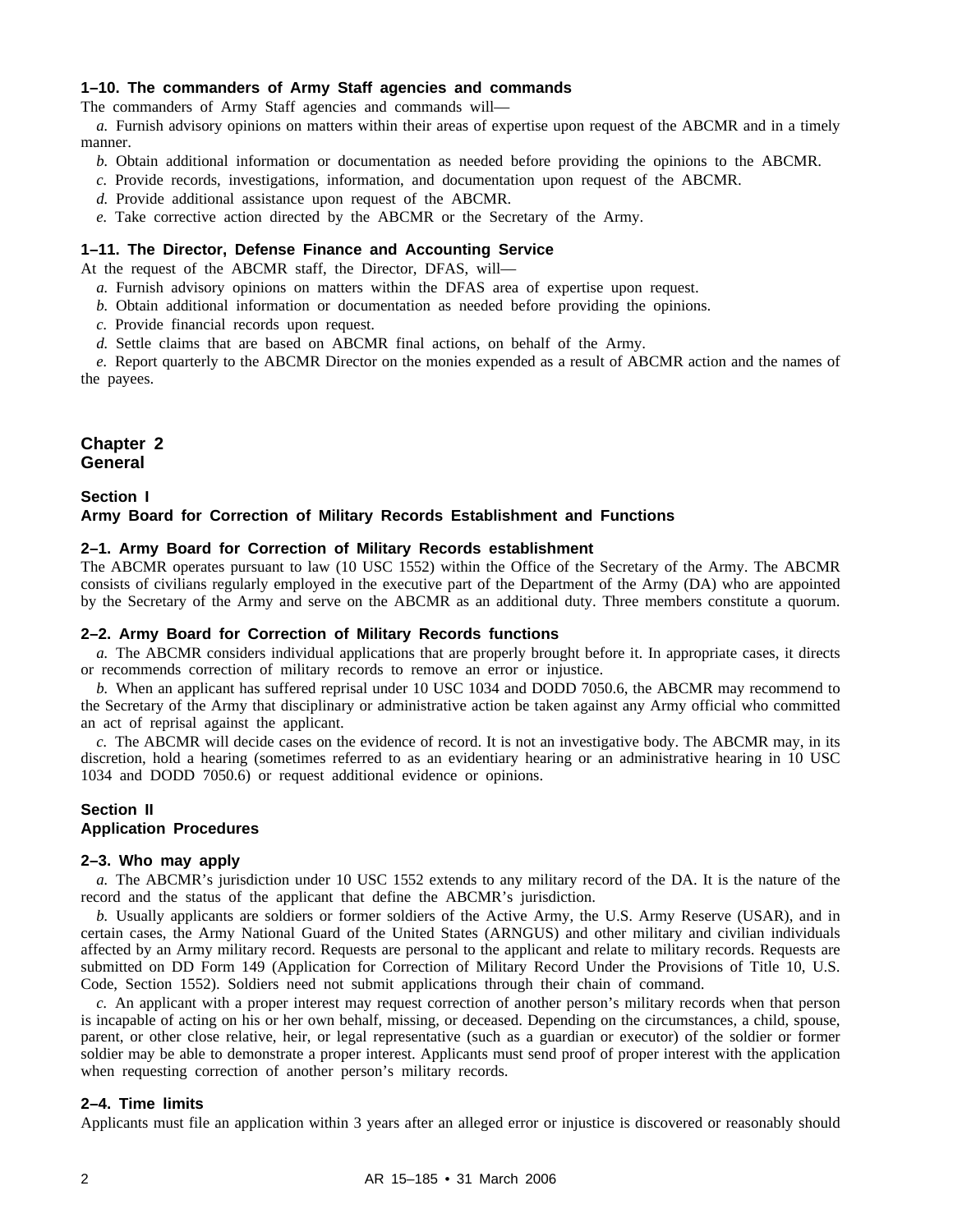have been discovered. The ABCMR may deny an untimely application. The ABCMR may excuse untimely filing in the interest of justice.

#### **2–5. Administrative remedies**

The ABCMR will not consider an application until the applicant has exhausted all administrative remedies to correct the alleged error or injustice.

#### **2–6. Stay of other proceedings**

Applying to the ABCMR does not stay other proceedings.

#### **2–7. Counsel**

- *a.* Applicants may be represented by counsel, at their own expense.
- *b.* See DODD 7050.6 for provisions for counsel in cases processed under 10 USC 1034.

#### **Section III**

#### **Actions by the Army Board for Correction of Military Records Director and Staff**

#### **2–8. Criteria**

The ABCMR staff will review each application to determine if it meets the criteria for consideration by the ABCMR. The application may be returned without action if—

- *a.* The applicant fails to complete and sign the application.
- *b.* The applicant has not exhausted all other administrative remedies.
- *c.* The ABCMR does not have jurisdiction to grant the requested relief.
- *d.* No new evidence was submitted with a request for reconsideration.

#### **2–9. Burden of proof**

The ABCMR begins its consideration of each case with the presumption of administrative regularity. The applicant has the burden of proving an error or injustice by a preponderance of the evidence.

#### **2–10. Army Board for Correction of Military Records consideration**

*a.* A panel consisting of at least three ABCMR members will consider each application that is properly brought before it. One panel member will serve as the chair.

*b.* The panel members may consider a case on the merits in executive session or may authorize a hearing.

*c.* Each application will be reviewed to determine—

- (1) Whether the preponderance of the evidence shows that an error or injustice exists and—
- *(a)* If so, what relief is appropriate.
- *(b)* If not, deny relief.
- (2) Whether to authorize a hearing.

(3) If the application is filed outside the statute of limitations and whether to deny based on untimeliness or to waive the statute in the interest of justice.

#### **Section IV**

#### **Hearings and Disposition of Applications**

#### **2–11. Army Board for Correction of Military Records hearings**

Applicants do not have a right to a hearing before the ABCMR. The Director or the ABCMR may grant a formal hearing whenever justice requires.

#### **2–12. Army Board for Correction of Military Records decisions**

The panel members' majority vote constitutes the action of the ABCMR. The ABCMR's findings, recommendations, and in the case of a denial, the rationale will be in writing.

#### **2–13. Army Board for Correction of Military Records final action**

The panel members' majority vote constitutes the action of the ABCMR. The ABCMR's findings, recommendations, and in the case of a denial, the rationale will be in writing.

*a.* Except as otherwise provided, the ABCMR acts for the Secretary of the Army, and an ABCMR decision is final when it—

- (1) Denies any application (except for actions based on reprisals investigated under 10 USC 1034).
- (2) Grants any application in whole or in part without a hearing when—
- *(a)* The relief is as recommended by the proper staff agency in an advisory opinion.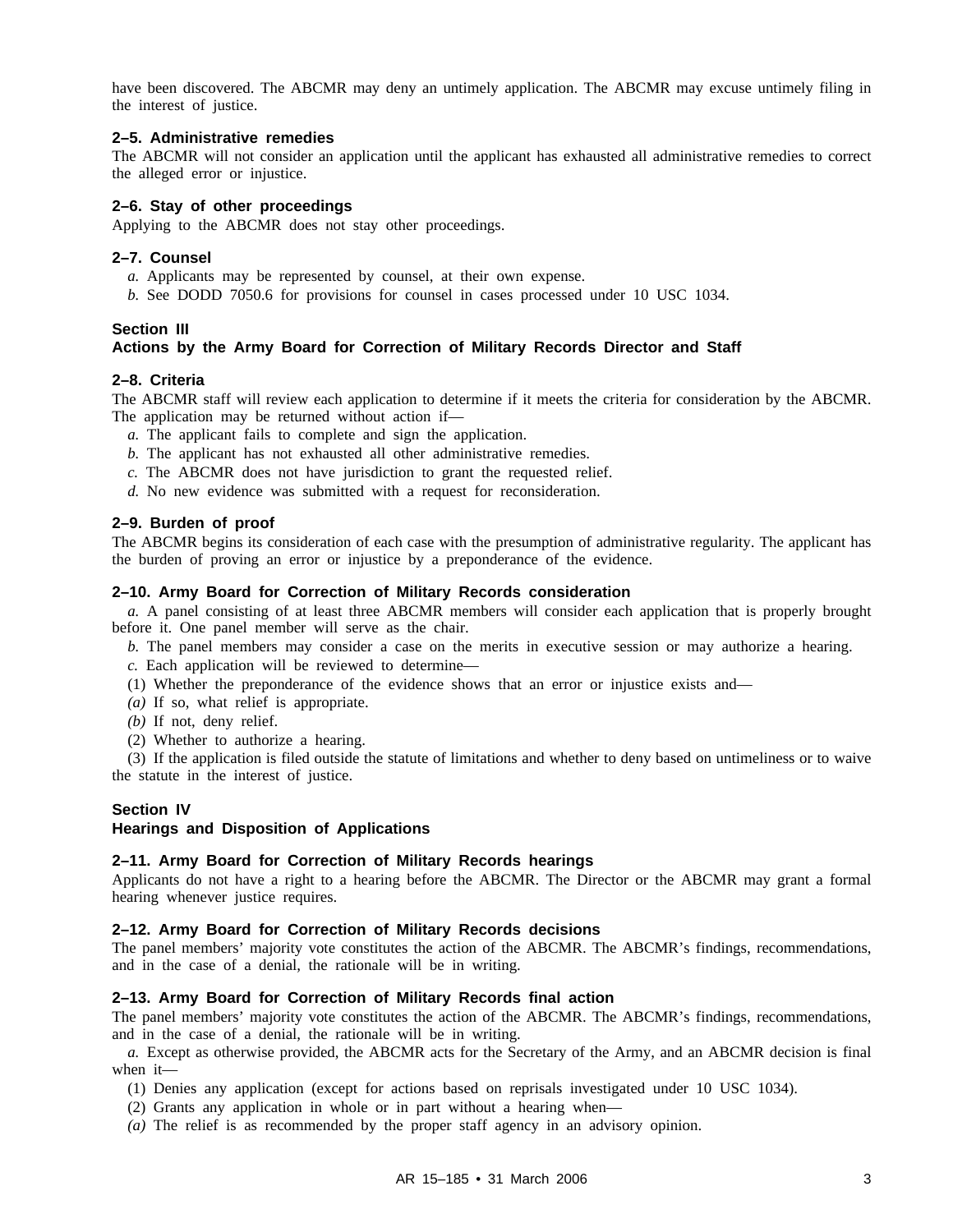*(b)* Is unanimously agreed to by the ABCMR panel.

*(c)* Does not involve an appointment or promotion requiring confirmation by the Senate.

*b.* The ABCMR will forward the decisional document to the Secretary of the Army for final decision in any case in which—

(1) A hearing was held.

(2) The facts involve reprisals under the Military Whistleblower Protection Act, confirmed by the DOD Inspector General (DODIG) under 10 USC 1034 and DODD 7050.6.

(3) The ABCMR recommends relief but is not authorized to act for the Secretary of the Army on the application.

#### **2–14. Decision of the Secretary of the Army**

*a.* The Secretary of the Army may direct such action as he or she deems proper on each case. Cases returned to the Board for further consideration will be accompanied by a brief statement of the reasons for such action. If the Secretary does not accept the ABCMR's recommendation, adopts a minority position, or fashions an action that he or she deems proper and supported by the record, that decision will be in writing and will include a brief statement of the grounds for denial or revision.

*b.* The Secretary of the Army will issue decisions on cases covered by the Military Whistleblower Protection Act (10 USC 1034 and DODD 7050.6). In cases where the DODIG concluded that there was reprisal, these decisions will be made within 180 days after receipt of the application and the investigative report by the DODIG, the DA Inspector General (DAIG), or other Inspector General offices. Unless the full relief requested is granted, these applicants will be informed of their right to request review of the decision by the Secretary of Defense.

#### **2–15. Reconsideration of Army Board for Correction of Military Records decision**

An applicant may request the reconsideration of an ABCMR decision under the following circumstances:

*a.* If the ABCMR receives the request for reconsideration within 1 year of the ABCMR's original decision and if the ABCMR has not previously reconsidered the matter, the ABCMR staff will review the request to determine if it contains evidence (including, but not limited to, any facts or arguments as to why relief should be granted) that was not in the record at the time of the ABCMR's prior consideration. If new evidence has been submitted, the request will be submitted to the ABCMR for its determination of whether the new evidence is sufficient to demonstrate material error or injustice. If no new evidence is found, the ABCMR staff will return the application to the applicant without action.

*b.* If the ABCMR receives a request for reconsideration more than 1 year after the ABCMR's original decision or after the ABCMR has already considered one request for reconsideration, then the case will be returned without action and the applicant will be advised the next remedy is appeal to a court of appropriate jurisdiction.

#### **Chapter 3 Claims/Expenses**

#### **3–1. Authority**

*a.* The Army, by law, may pay claims for amounts due to applicants as a result of correction of military records.

*b.* The Army may not pay any claim previously compensated by Congress through enactment of a private law.

*c.* The Army may not pay for any benefit to which the applicant might later become entitled under the laws and regulations managed by the Department of Veterans Affairs.

#### **3–2. Settlement of claims**

*a.* The ABCMR will furnish DFAS copies of decisions potentially affecting monetary entitlement or benefits. The DFAS will treat such decisions as claims for payment by or on behalf of the applicant.

*b.* The DFAS will settle claims on the basis of the corrected military record. The DFAS will compute the amount due, if any. The DFAS may require applicants to furnish additional information to establish their status as proper parties to the claim and to aid in deciding amounts due. Earnings received from civilian employment during any period for which active duty pay and allowances are payable will be deducted. The applicant's acceptance of a settlement fully satisfies the claim concerned.

#### **3–3. Payment of expenses**

The Army may not pay attorney's fees or other expenses incurred by or on behalf of an applicant in connection with an application for correction of military records under 10 USC 1552.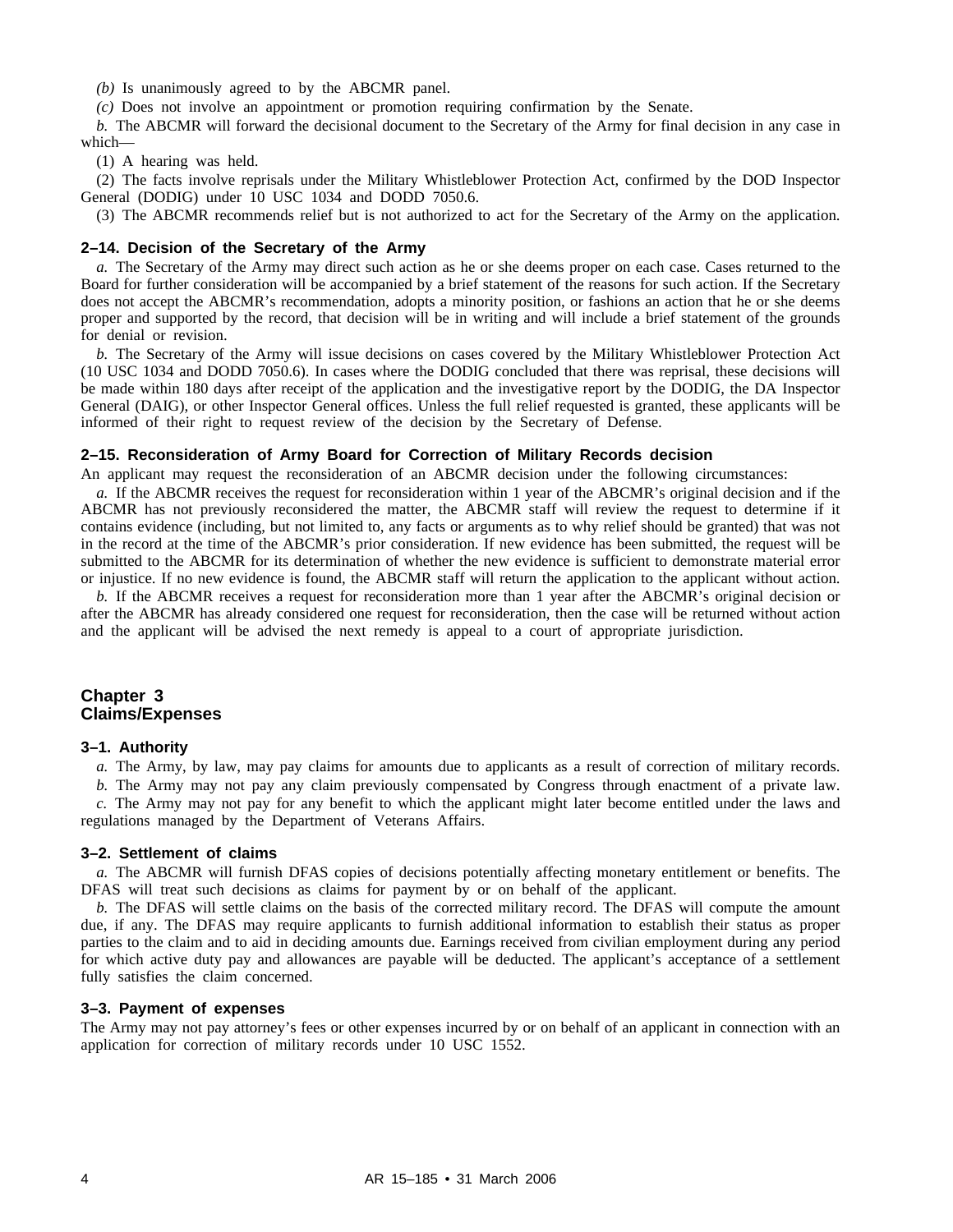#### **Chapter 4 Miscellaneous Provisions**

#### **4–1. Special standards**

*a.* Pursuant to the 27 November 1979 order of the United States District Court for the District of Columbia in *Giles v. Secretary of the Army* (Civil Action No. 77–0904), a former Army soldier is entitled to an honorable discharge if a less than honorable discharge was issued to the soldier on or before 27 November 1979 in an administrative proceeding in which the Army introduced evidence developed by or as a direct or indirect result of compelled urinalysis testing administered for the purpose of identifying drug abusers (either for the purposes of entry into a treatment program or to monitor progress through rehabilitation or follow-up).

*b.* Applicants who believe that they fall within the scope of paragraph *a*, above, should place the term "CATEGORY G" in block 11b of DD Form 149. Such applications should be expeditiously reviewed by a designated official, who will either send the individual an honorable discharge certificate if the individual falls within the scope of paragraph *a,* above, or forward the application to the Discharge Review Board if the individual does not fall within the scope of paragraph *a,* above. The action of the designated official will not constitute an action or decision by the ABCMR.

#### **4–2. Public access to decisions**

*a.* After deletion of personal information, a redacted copy of each decision will be indexed by subject and made available for review and copying at a public reading room at Crystal Mall 4, 1941 Jefferson Davis Highway, Arlington, VA. The index will be in a usable and concise form so as to indicate the topic considered and the reasons for the decision. Under the Freedom of Information Act, records created on or after 1 November 1996 will be available by electronic means.

*b.* Under the Freedom of Information Act and the Privacy Act of 1974, the ABCMR will not furnish to third parties information submitted with or about an application unless specific written authorization is received from the applicant or unless the Board is otherwise authorized by law.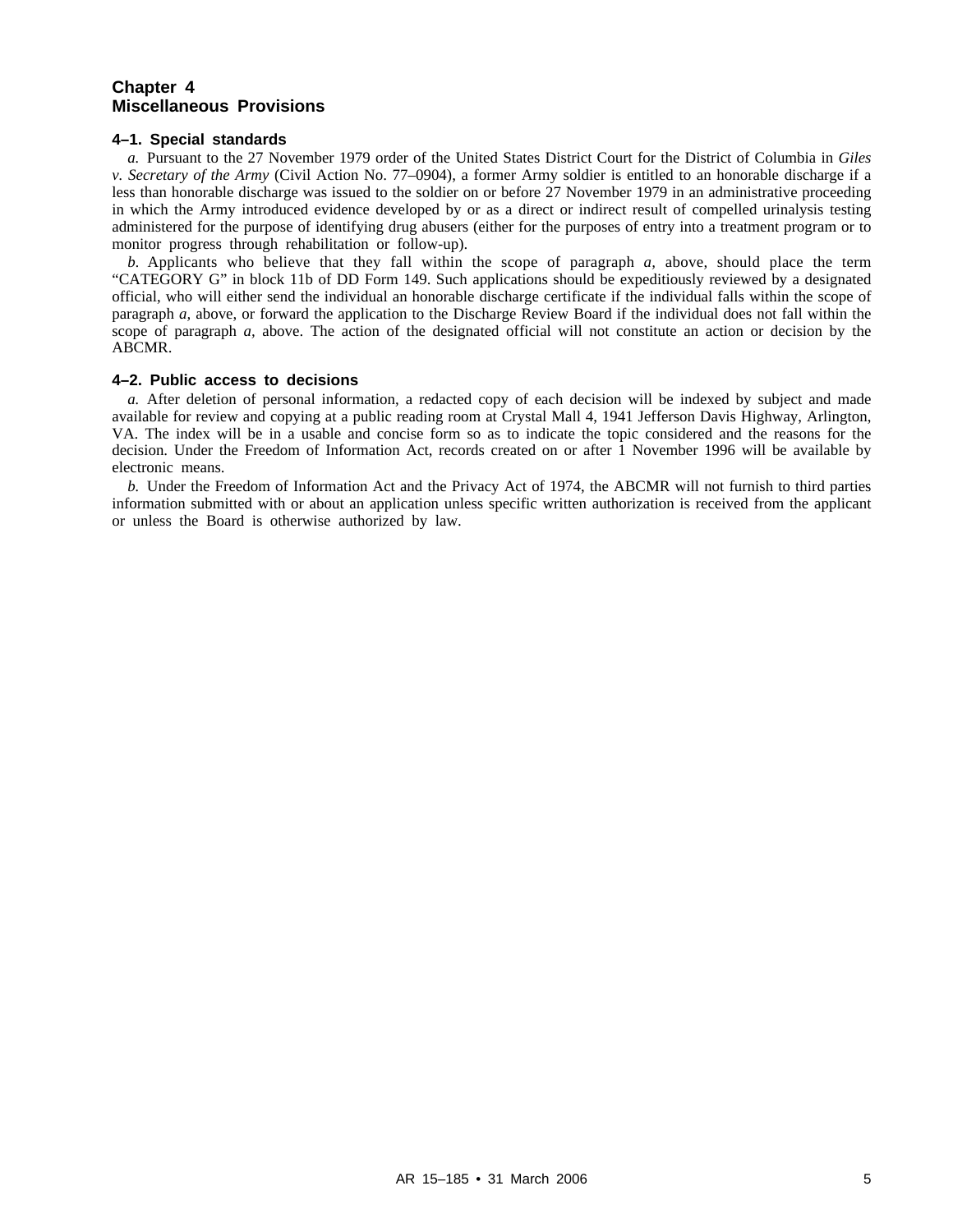#### **Appendix A References**

**Section I Required Publications** This section contains no entries.

## **Section II**

#### **Related Publications**

A related publication is a source of additional information. The user does not have to read a related reference to understand this publication.

**AR 15–130** Army Clemency and Parole Board

**AR 25–55** The Department of the Army Freedom of Information Act Program

**AR 340–21** The Army Privacy Program

**AR 600–8–104** Military Personnel Information Management/Records

**DODD 7050.6** Military Whistleblower Protection

**5 USC 552** Public information; agency rules, opinions, orders, records, and proceedings

**10 USC 1034** Protected communications; prohibition of retaliatory personnel actions

**10 USC 1552** Correction of military records: claims incident thereto

**38 USC 5902** Recognition of representatives of organizations

#### **Section III Prescribed Forms**

This prescribed form is available through the normal supply channels and the APD Web site http://www.apd.army.mil.

#### **DD Form 149**

Application for Correction of Military Record Under the Provisions of Title 10, U.S. Code, Section 1552 (prescribed in para 2–3*b*).

#### **Section IV Referenced Forms**

This section contains no entries.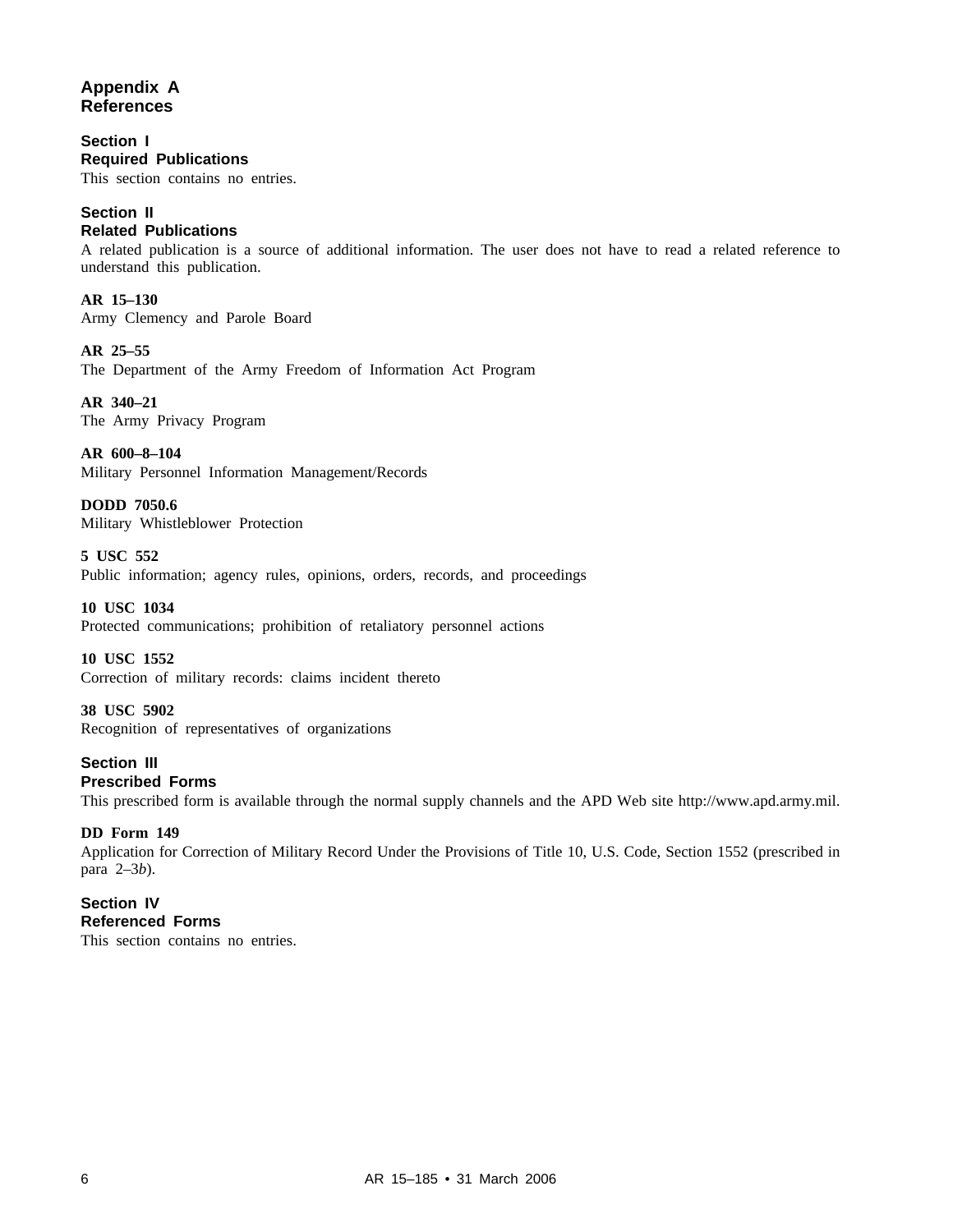#### **Glossary**

**Section I Abbreviations**

**ABCMR** Army Board for Correction of Military Records

**AR** Army regulation

**ARNGUS** Army National Guard of the United States

**ATTN** Attention

**DA** Department of the Army

**DAIG** Department of the Army Inspector General

**DFAS** Defense Finance and Accounting Service

**DOD** Department of Defense

**DODD** Department of Defense Directive

**DODIG** Department of Defense Inspector General

**HQDA** Headquarters, Department of the Army

**IG** Inspector General

**U.S.** United States (of America)

**USAR** U.S. Army Reserve

**USC** United States Code

**Section II Terms**

#### **Applicant**

A person who applies to the ABCMR for correction of an Army military record.

#### **Counsel**

Includes individuals in good standing of the Federal bar or the bar of any state, territory or the District of Columbia; accredited representatives of veterans' organizations recognized under 38 USC 5902; and other individuals determined by the ABCMR to be competent to represent the interests of the applicant. Army Judge Advocate General's Corps officers may assist in the preparation and submission of an application to the ABCMR. However, they may not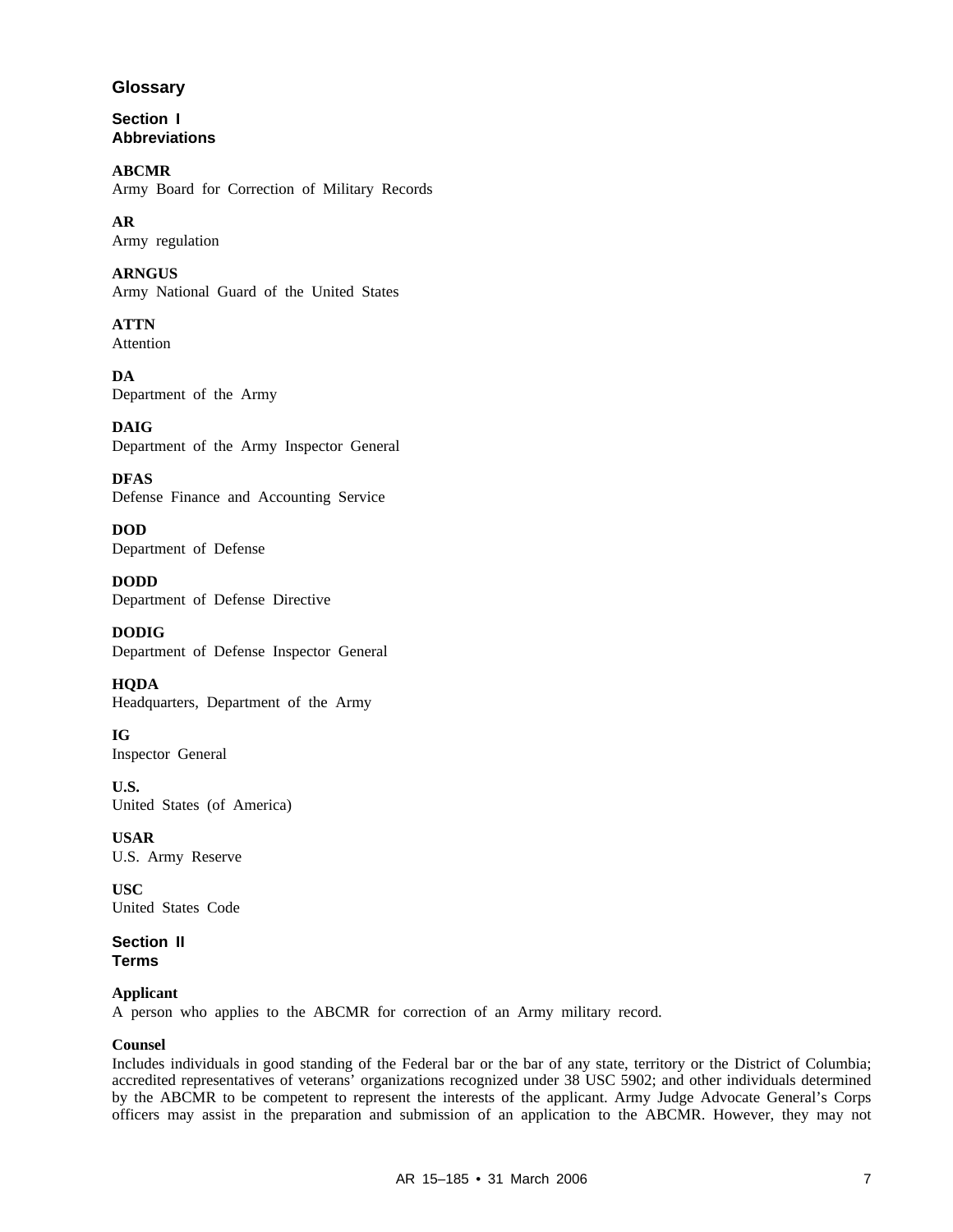represent an applicant at a hearing, if one is granted, without written approval of The Judge Advocate General of the Army.

#### **Official military personnel file**

The permanent, historical, and official record of a soldier's military service.

#### **Records Holding Agency**

The agency responsible for the safe storage, maintenance, and control of records.

#### **Secretary of the Army**

Includes the Secretary's designee to act on ABCMR matters.

#### **Section III**

#### **Special Abbreviations and Terms**

This section contains no entries.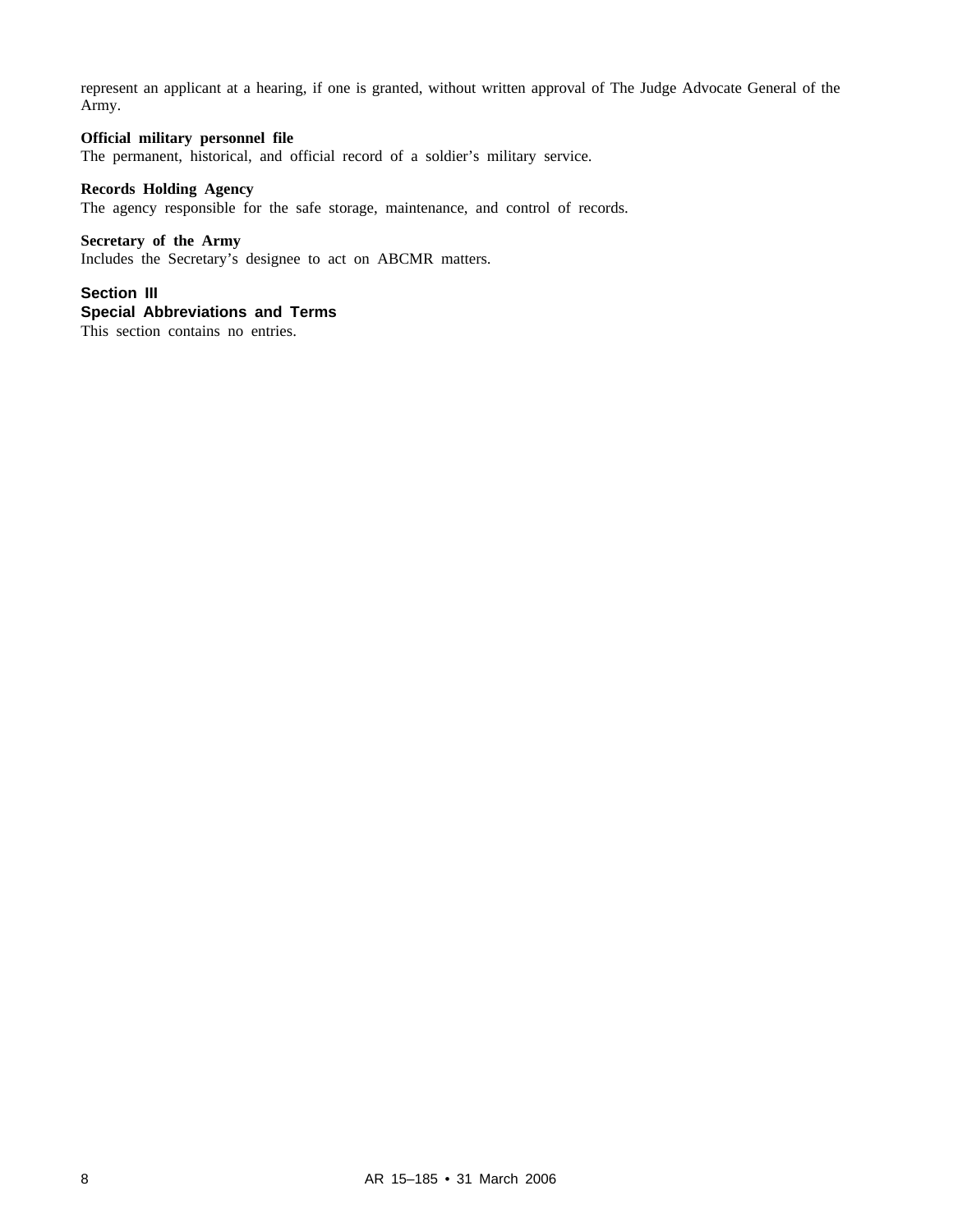#### **Index**

This index is organized alphabetically by topic and subtopic. Topics and subtopics are identified by paragraph number.

**ABCMR decisions** Action of the ABCMR, 1–8, 2–2, 2–8 Decisional documents, 2–13 Determinations, 1–8, 2–12 \Military Whistleblower Protection Act provisions, 2–12, 2–14 **ABCMR deliberations** ABCMR determinations, 2–14, 2–15 Advisory opinions, 1–10, 1–11 Denial of applications, 1–8, 2–12, 2–13 Evidence considered, 2–10 **ABCMR hearings** Evidence considered, 2–10 Executive session, 2–10 Hearings, 2–10, 2–11 Military Whistleblower Protection Act provisions, 2–2, 2–14 No right to hearing, 2–11 **ABCMR information sources** Advisory opinions, 1–10, 1–11, 2–13 Information from other Government sources, 1–9, 1–10 Presumption of administrative regularity, 2–9 Reports from IG, 2–14 **Access to records** Records access, 4–2 Request for official records, 4–2 **Action after final decision** Filing of documentation, 1–9 Notification to applicant, 1–9 Notification to Army/Defense officials , 1–9, 3–2 Notification to counsel/Members of Congress, 1–9 **Actions by the ABCMR staff** Administrative denial, 2–8 Notification to applicant, 2–8 Preview of applications, 2–8 **Application forms** Completion of forms, 2–3, 2–8 **Claims/expenses** Authority for payment, 3–1 Payments not authorized, 3–1, 3–3 **Consideration by the ABCMR** Composition of ABCMR panel, 2–10 Evidence considered, 2–10 **Counsel representation** Counsel at applicant's own expense, 2–7 Definition of counsel, 2–7 Representation by Army Judge Advocate General Corps officer, 2–7 **Decision of the Secretary of the Army** Military Whistleblower Protection Act provisions, 2–13, 2–14 Review by the Secretary of Defense, 2–14 Secretary of the Army's actions, 1–5, 2–13, 2–14 **Decisional documents** Evidence considered, 2–13

**Explanation of abbreviations and terms, Glossary**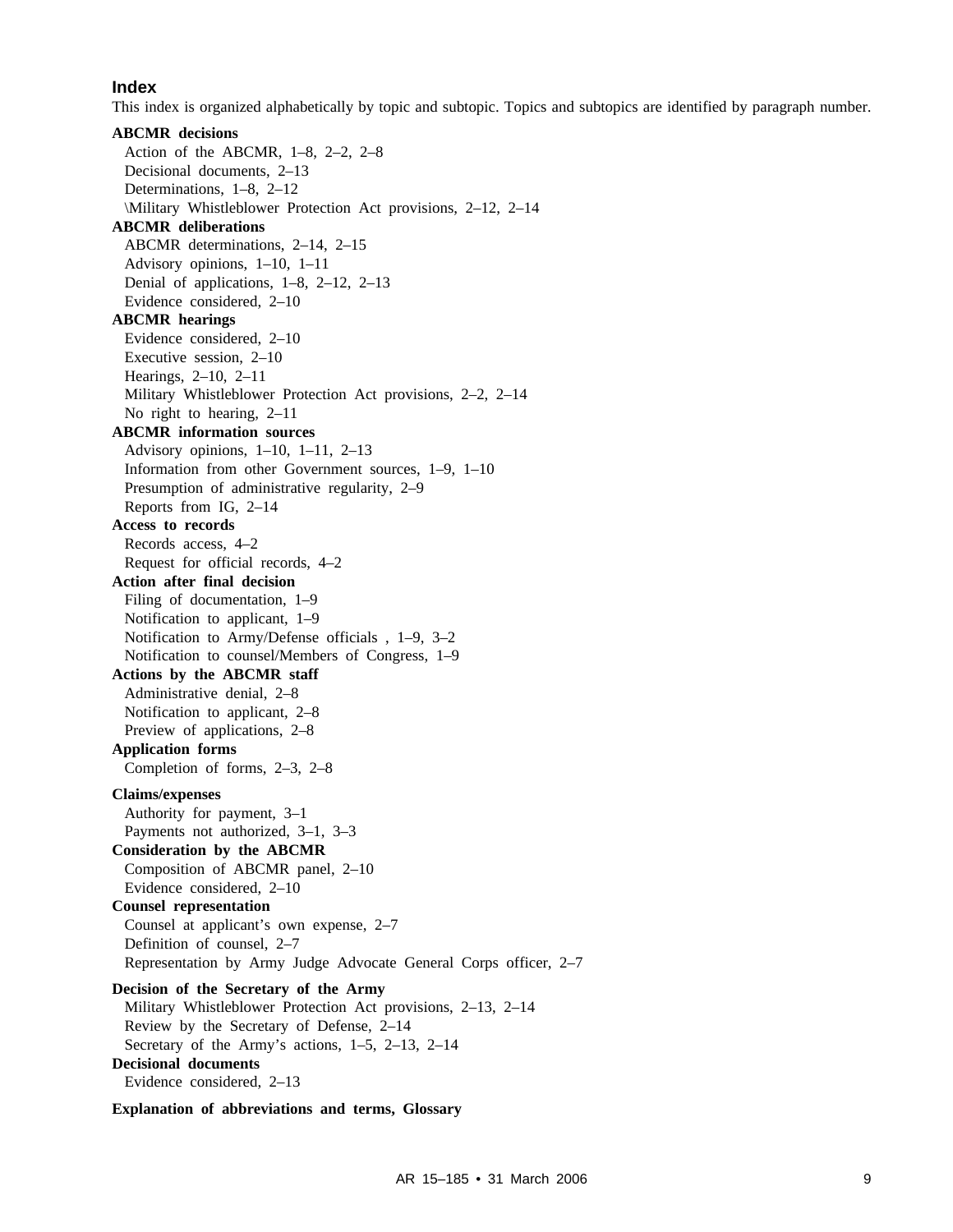**Final action by the ABCMR** Actions of the ABCMR, 2–12, 2–13 Decisional documents, 2–13 **Form prescribed** Completion of form, 2–8, 4–1 Minority reports, 2–14 **Payment of expenses** Payments not authorized, 3–1, 3–3 **Preparation before applying** Applicant's actions before applying, 2–5 **Public access to decision** Documents available to review, 4–2 Index of decisions, 4–2 Prohibitions on furnishing information, 4–2 Purpose paragraph, 1–1 **Reconsideration of applications** Actions on requests for reconsideration, 2–15 Basis for reconsideration, 2–15 Notification to applicant, 2–15 **References** Prescribed and referenced forms, appendix A Related publications, appendix A **Report of settlement** The Army section of the DFAS action, 1–11 **Responsibilities** ABCMR members, 1–8, 2–14 Applicant, 2–3, 2–4, 2–5, 2–6, 2–10, 2–11, 2–12, 2–13, 3–2 Army records holding agency, 1–9, 4–2 DFAS, 1–11, 3–1, 3–2, 3–3 Army Staff agencies and/or commands, 1–10 Chair, 1–7 Director of the ABCMR, 1–6 Secretary of the Army, 1–1, 1–5, 1–9, 2–1, 2–13, 4–2 **Separate communications** Comments/Recommendations to the Secretary of the Army, 2–14 **Settlement of claims** Army section of the DFAS actions, 1–11, 3–1, 3–2, 3–3 Settlement report, 1–11 **Setup of the ABCMR** Authority for ABCMR, 2–1 Composition of ABCMR, 2–1 Special Standards, 4–1 **Staff assistance** Advisory opinions, 1–10, 1–11 Compliance with requests, 1–10, 1–11, 1–14 Information from other Government sources, 2–13, 4–2 Statutory authority, 1–4 Stay on other proceedings, 2–6 **Time limits** Excusing a failure to timely file, 2–4, 2–10 Failure to timely apply, 2–4, 2–10 **Who may apply** Applicants, 2–3 ABCMR jurisdiction, 2–3